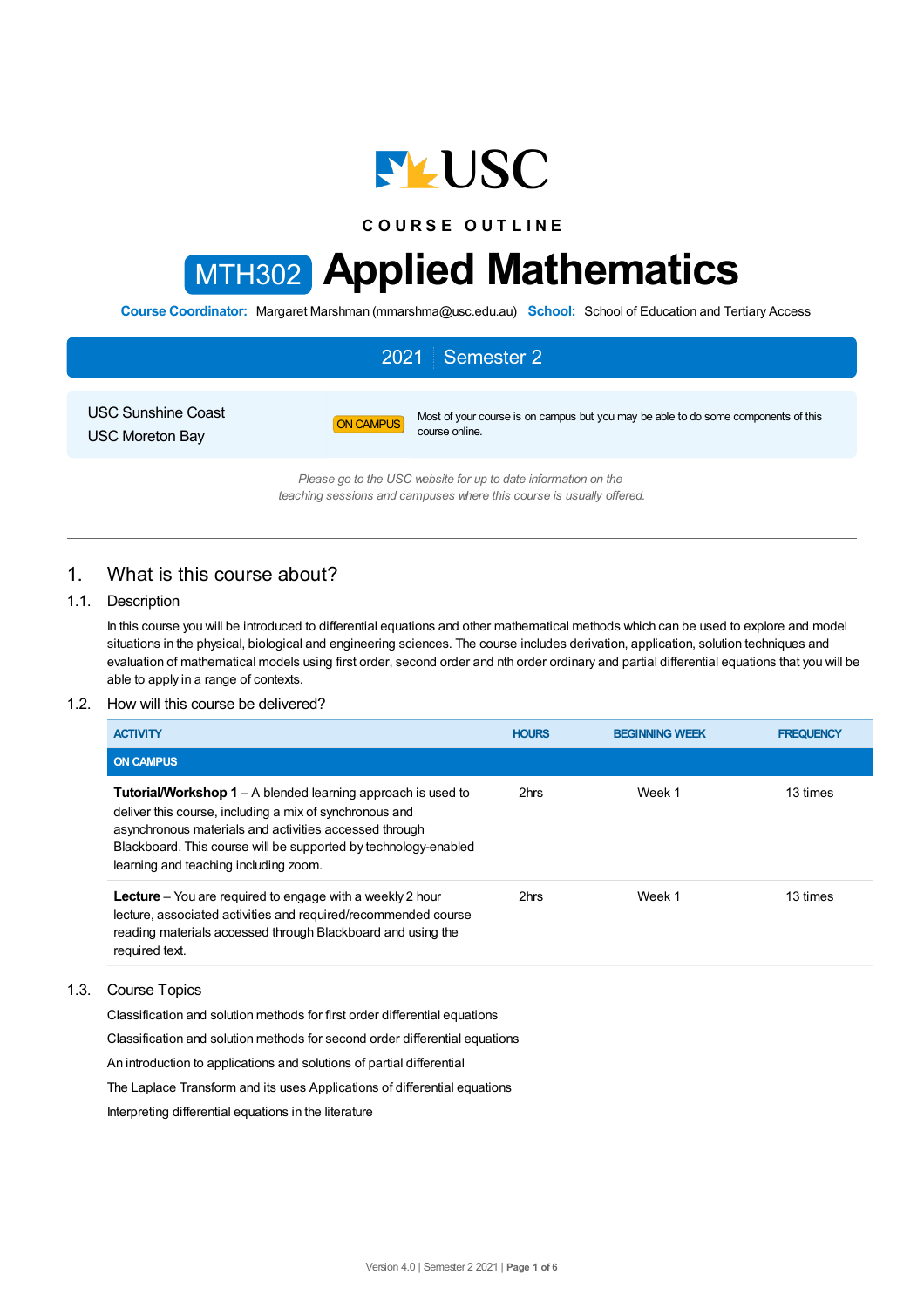# 2. What level is this course?

#### 300 Level (Graduate)

Demonstrating coherence and breadth or depth of knowledge and skills. Independent application of knowledge and skills in unfamiliar contexts. Meeting professional requirements and AQF descriptors for the degree. May require pre-requisites where discipline specific introductory or developing knowledge or skills is necessary. Normally undertaken in the third or fourth full-time study year of an undergraduate program.

## 3. What is the unit value of this course?

12 units

# 4. How does this course contribute to my learning?

|                  | <b>COURSE LEARNING OUTCOMES</b>                                                                                                                           | <b>GRADUATE QUALITIES</b>                                                 |
|------------------|-----------------------------------------------------------------------------------------------------------------------------------------------------------|---------------------------------------------------------------------------|
|                  | On successful completion of this course, you should be able to                                                                                            | Completing these tasks<br>successfully will contribute to<br>you becoming |
|                  | Recall, explain and apply the theory, tools and techniques of topics related to differential equations.                                                   | Knowledgeable<br>Empowered                                                |
| $\mathbf{2}$     | Select and combine mathematical tools and techniques to solve mathematical problems in<br>mathematics and science.                                        | Creative and critical thinker<br>Empowered                                |
| $\left(3\right)$ | Communicate concepts and techniques relevant to the use of applied mathematics, using both<br>written English and mathematical notations, as appropriate. | Knowledgeable<br>Empowered                                                |
|                  | Interpret of the mathematics in the literature.                                                                                                           | Creative and critical thinker<br>Empowered                                |

# 5. Am Ieligible to enrol in this course?

Refer to the USC [Glossary](https://www.usc.edu.au/about/policies-and-procedures/glossary-of-terms-for-policy-and-procedures) of terms for definitions of "pre-requisites, co-requisites and anti-requisites".

## 5.1. Pre-requisites

MTH202 or MTH104

## 5.2. Co-requisites

Not applicable

## 5.3. Anti-requisites

MTH522

## 5.4. Specific assumed prior knowledge and skills (where applicable)

Not applicable

## 6. How am Igoing to be assessed?

6.1. Grading Scale

Standard Grading (GRD)

High Distinction (HD), Distinction (DN), Credit (CR), Pass (PS), Fail (FL).

## 6.2. Details of early feedback on progress

Early feedback on progress will be provided in tutorial time in the first 3 weeks.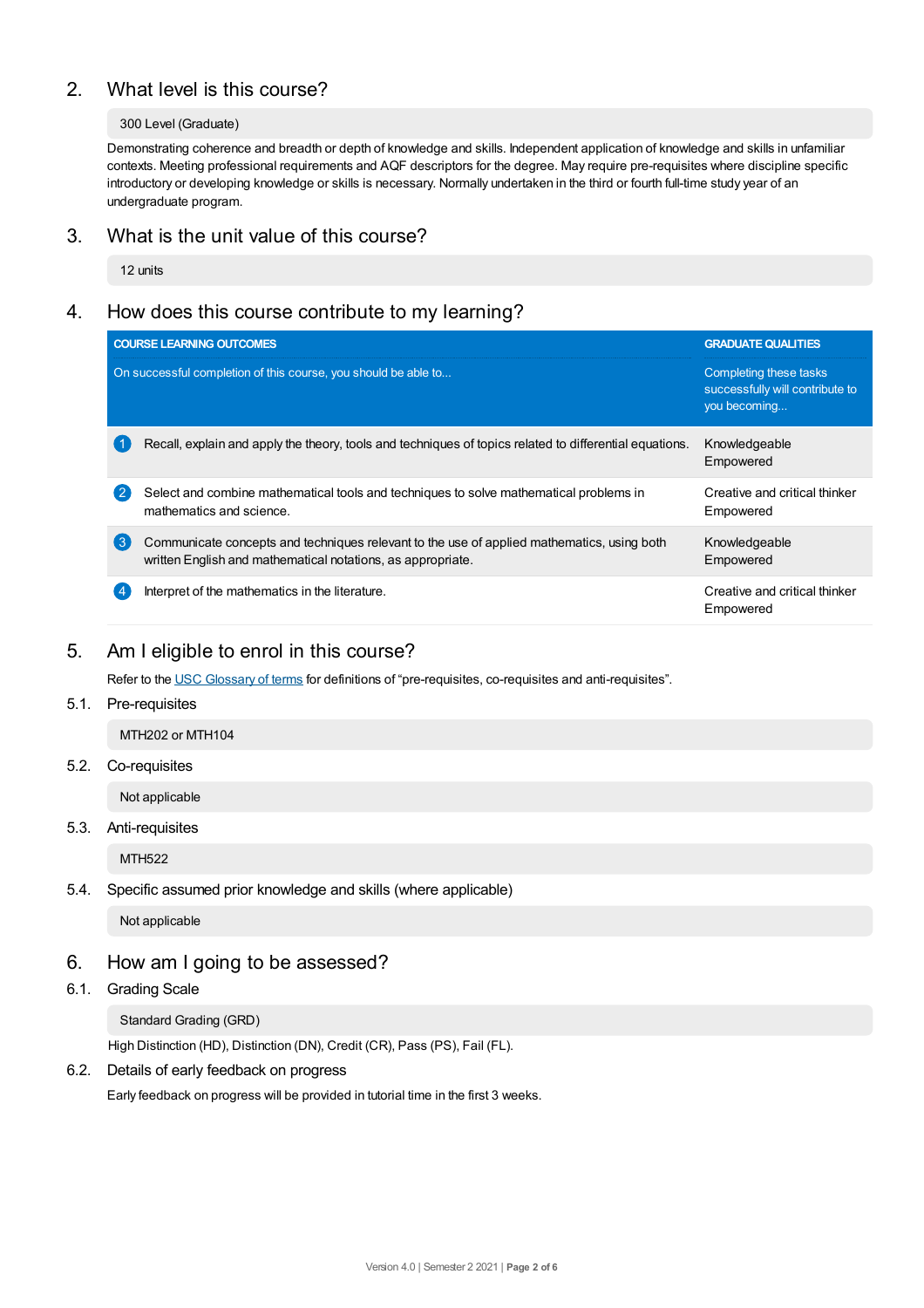## 6.3. Assessment tasks

| <b>DELIVERY</b><br><b>MODE</b> | <b>TASK</b><br>NO. | <b>ASSESSMENT</b><br><b>PRODUCT</b>     | <b>INDIVIDUAL</b><br><b>OR GROUP</b> | <b>WEIGHTING</b><br>$\frac{9}{6}$ | <b>WHAT IS THE</b><br><b>DURATION/</b><br><b>LENGTH?</b> | <b>WHEN SHOULD I</b><br>SUBMIT? | <b>WHERE SHOULD I</b><br><b>SUBMIT IT?</b>               |
|--------------------------------|--------------------|-----------------------------------------|--------------------------------------|-----------------------------------|----------------------------------------------------------|---------------------------------|----------------------------------------------------------|
| All                            | 1a                 | <b>Written Piece</b>                    | Individual                           | 10%                               | Set problems                                             | Week 3                          | In Class                                                 |
| All                            | 1 <sub>b</sub>     | <b>Written Piece</b>                    | Individual                           | 10%                               | Set problems                                             | Week 8                          | <b>Online Assignment</b><br>Submission                   |
| All                            | 2a                 | Oral                                    | Individual                           | 20%                               | 10 minutes                                               | Week 4                          | In Class                                                 |
| All                            | 2 <sub>b</sub>     | Activity<br>Participation               | Group                                | 20%                               | $1000$ words                                             | Week 11                         | Online Assignment<br>Submission with<br>plagiarism check |
| All                            | 3                  | Examination -<br>Centrally<br>Scheduled | Individual                           | 40%                               | 2 hours                                                  | Exam Period                     | Exam Venue                                               |

## **All - Assessment Task 1a:** Assignment - worked examples

| Students successfully completing this task will have demonstrated an understanding of the modelling process with<br>differential equations and applied this knowledge to real-world problems. |  |  |  |  |  |
|-----------------------------------------------------------------------------------------------------------------------------------------------------------------------------------------------|--|--|--|--|--|
| <b>Written Piece</b>                                                                                                                                                                          |  |  |  |  |  |
| Solutions to selected skill and application-based problems. Questions will be given in week 1.<br>To be submitted during the scheduled tutorial class and/or uploaded to Blackboard.          |  |  |  |  |  |
| <b>Learning Outcome</b><br>assessed                                                                                                                                                           |  |  |  |  |  |
|                                                                                                                                                                                               |  |  |  |  |  |
|                                                                                                                                                                                               |  |  |  |  |  |
|                                                                                                                                                                                               |  |  |  |  |  |
|                                                                                                                                                                                               |  |  |  |  |  |

## **All - Assessment Task 1b:** Assignment Worked examples 2

| <b>GOAL:</b>     | Students successfully completing this task will have demonstrated an understanding of the modelling process with<br>differential equations and applied this knowledge to real-world problems. |                                                                                                                                                                                      |                                     |  |  |  |
|------------------|-----------------------------------------------------------------------------------------------------------------------------------------------------------------------------------------------|--------------------------------------------------------------------------------------------------------------------------------------------------------------------------------------|-------------------------------------|--|--|--|
| <b>PRODUCT:</b>  |                                                                                                                                                                                               | <b>Written Piece</b>                                                                                                                                                                 |                                     |  |  |  |
| <b>FORMAT:</b>   |                                                                                                                                                                                               | Solutions to selected skill and application-based problems. Questions will be given in week 6.<br>To be submitted during the scheduled tutorial class and/or uploaded to Blackboard. |                                     |  |  |  |
| <b>CRITERIA:</b> | No.                                                                                                                                                                                           |                                                                                                                                                                                      | <b>Learning Outcome</b><br>assessed |  |  |  |
|                  |                                                                                                                                                                                               | application and explanation of appropriate theory, tools, and techniques to solve selected<br>first order ordinary differential equations                                            | 〔1                                  |  |  |  |
|                  |                                                                                                                                                                                               |                                                                                                                                                                                      |                                     |  |  |  |
|                  | 2                                                                                                                                                                                             | solution of selected mathematical problems                                                                                                                                           | $\mathbf{C}$                        |  |  |  |
|                  | 3                                                                                                                                                                                             | communication of the methods, reasoning and working of the solutions                                                                                                                 | $\left(3\right)$                    |  |  |  |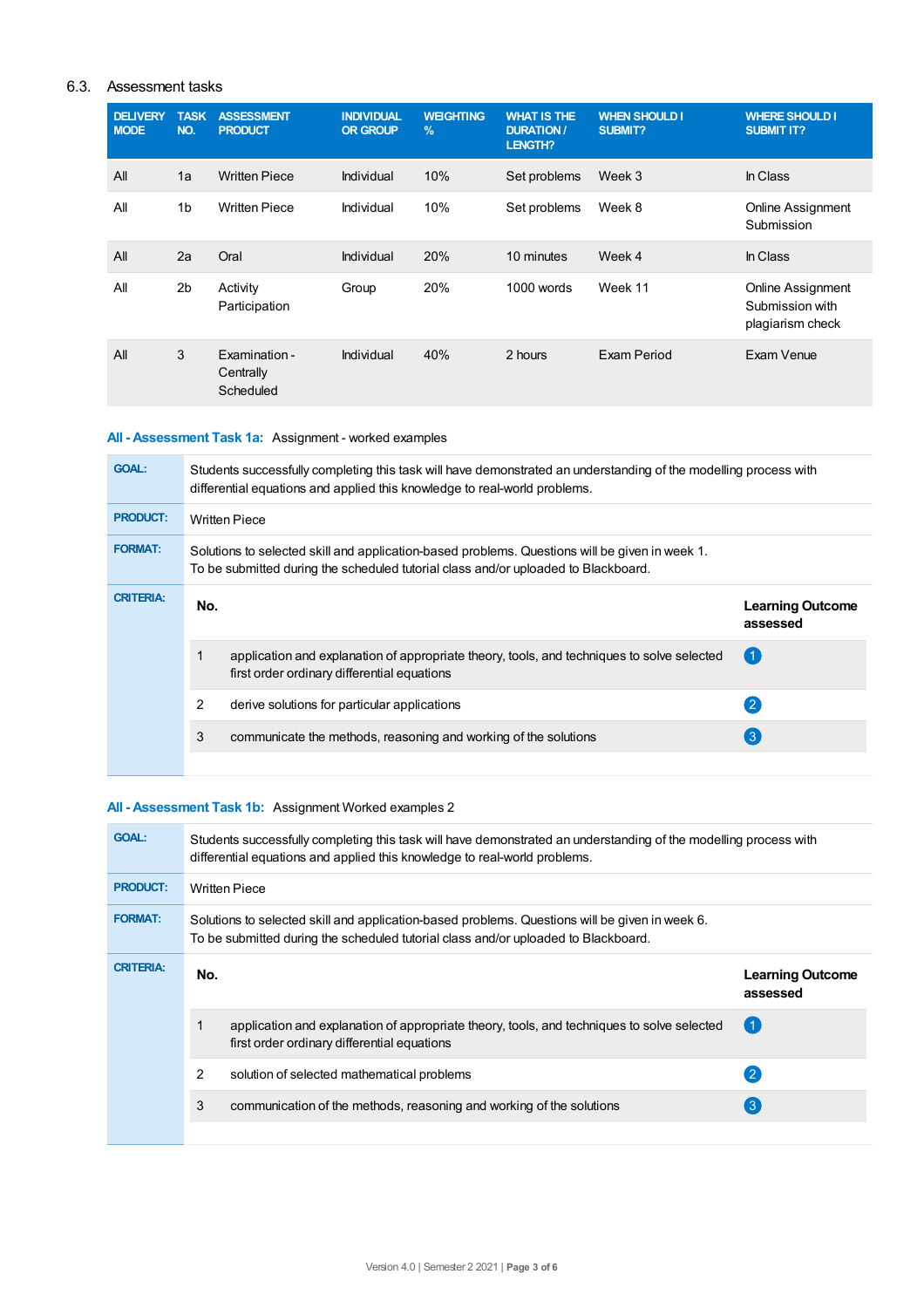## **All - Assessment Task 2a:** Assignment

| <b>GOAL:</b>     | Students successfully completing this task will have demonstrated an understanding of the modelling process with<br>differential equations and applied this knowledge to a real world problem.                            |                                   |                                     |  |  |  |
|------------------|---------------------------------------------------------------------------------------------------------------------------------------------------------------------------------------------------------------------------|-----------------------------------|-------------------------------------|--|--|--|
| <b>PRODUCT:</b>  | Oral                                                                                                                                                                                                                      |                                   |                                     |  |  |  |
| <b>FORMAT:</b>   | Students will negotiate a problem to present to the tutorial group with the tutor. Each student will have 10 minutes to<br>present their solution to the class.<br>In week 1 students will be assigned a week to present. |                                   |                                     |  |  |  |
| <b>CRITERIA:</b> | No.                                                                                                                                                                                                                       |                                   | <b>Learning Outcome</b><br>assessed |  |  |  |
|                  | 1                                                                                                                                                                                                                         | Correctness of calculations       | 〔1                                  |  |  |  |
|                  | 2                                                                                                                                                                                                                         | Clarity of mathematical reasoning | $\left( 2\right)$                   |  |  |  |
|                  | 3                                                                                                                                                                                                                         | Mathematical communication skills | $\left(3\right)$                    |  |  |  |
|                  |                                                                                                                                                                                                                           |                                   |                                     |  |  |  |

## **All - Assessment Task 2b:** Written report

| <b>GOAL:</b>     | Students successfully completing this task will write an interpretation of an article including differential equations as a<br>solution to a real-world problem |                                                                                                                                            |                                     |  |  |
|------------------|-----------------------------------------------------------------------------------------------------------------------------------------------------------------|--------------------------------------------------------------------------------------------------------------------------------------------|-------------------------------------|--|--|
| <b>PRODUCT:</b>  | <b>Activity Participation</b>                                                                                                                                   |                                                                                                                                            |                                     |  |  |
| <b>FORMAT:</b>   | Part B:<br>A written report submitted via Safe Assign                                                                                                           |                                                                                                                                            |                                     |  |  |
| <b>CRITERIA:</b> | No.                                                                                                                                                             |                                                                                                                                            | <b>Learning Outcome</b><br>assessed |  |  |
|                  |                                                                                                                                                                 | Knowledge and understanding of the mathematics in the articles                                                                             | (1)                                 |  |  |
|                  | 2                                                                                                                                                               | Interpretation of the articles in response to the stimulus question given via Blackboard                                                   | (4)                                 |  |  |
|                  | 3                                                                                                                                                               | Written communication and academic literacies including English expression, grammar,<br>spelling, punctuation, and referencing conventions | $\left(3\right)$                    |  |  |
|                  |                                                                                                                                                                 |                                                                                                                                            |                                     |  |  |

#### **All - Assessment Task 3:** End of semester exam

| <b>GOAL:</b>     | The end of semester examination gives you an opportunity to demonstrate your knowledge, understanding and skills<br>associated with the learning outcomes of the course. |                                                                                                                                               |                                     |  |  |  |
|------------------|--------------------------------------------------------------------------------------------------------------------------------------------------------------------------|-----------------------------------------------------------------------------------------------------------------------------------------------|-------------------------------------|--|--|--|
| <b>PRODUCT:</b>  |                                                                                                                                                                          | <b>Examination - Centrally Scheduled</b>                                                                                                      |                                     |  |  |  |
| <b>FORMAT:</b>   |                                                                                                                                                                          | Individual Solutions to selected skill and application based problems.                                                                        |                                     |  |  |  |
| <b>CRITERIA:</b> | No.                                                                                                                                                                      |                                                                                                                                               | <b>Learning Outcome</b><br>assessed |  |  |  |
|                  |                                                                                                                                                                          | application of appropriate methods to solve selected first, second and particular higher<br>order ordinary and partial differential equations |                                     |  |  |  |
|                  | 2                                                                                                                                                                        | derivation of solutions for particular applications                                                                                           | $\left( 2\right)$                   |  |  |  |
|                  | 3                                                                                                                                                                        | correct mathematical communication of the methods, reasoning and working by which<br>solutions were calculated                                | $\left(3\right)$                    |  |  |  |
|                  |                                                                                                                                                                          |                                                                                                                                               |                                     |  |  |  |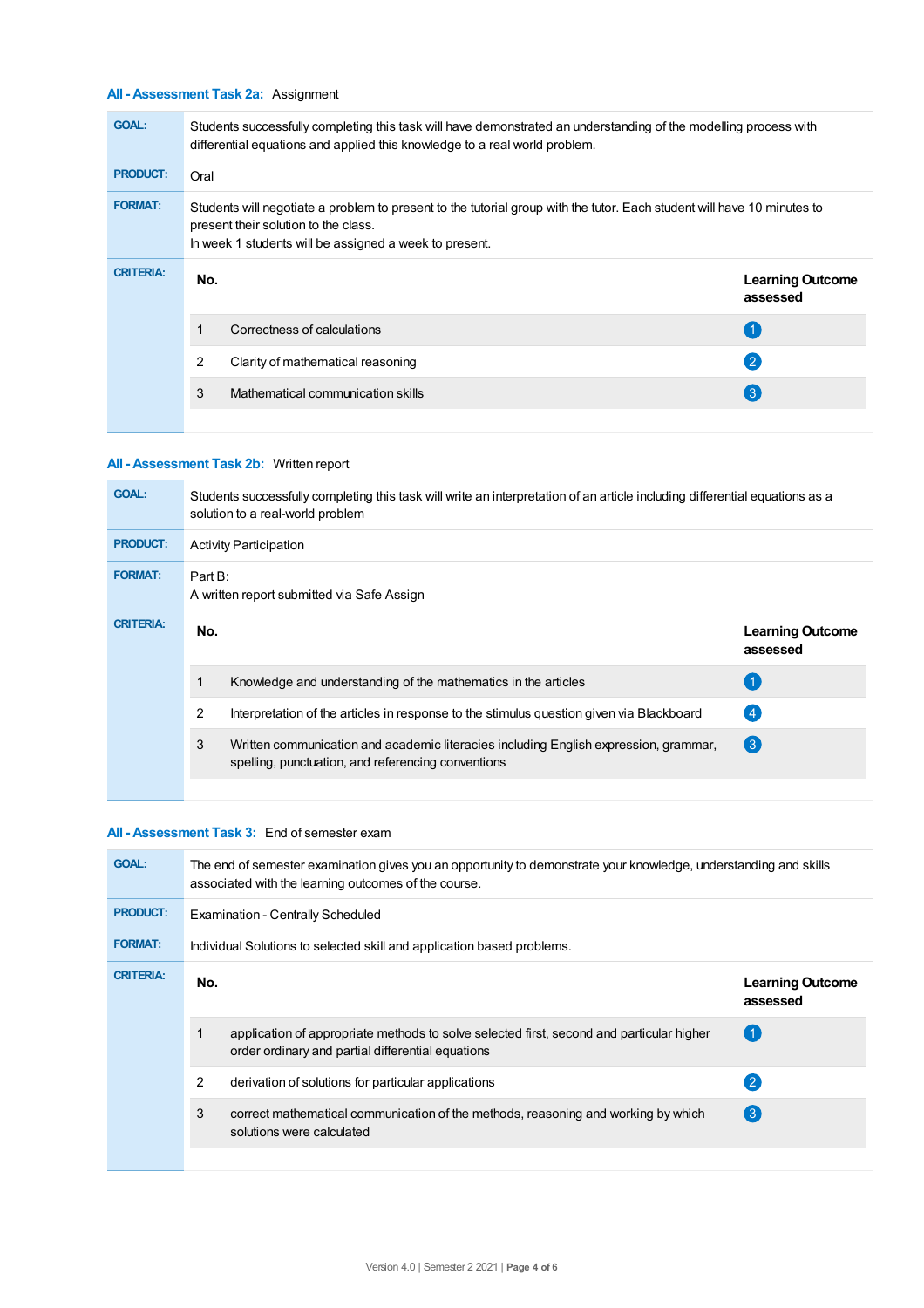# 7. Directed study hours

A 12-unit course will have total of 150 learning hours which will include directed study hours (including online if required), self-directed learning and completion of assessable tasks. Directed study hours may vary by location. Student workload is calculated at 12.5 learning hours per one unit.

## 8. What resources do I need to undertake this course?

Please note: Course information, including specific information of recommended readings, learning activities, resources, weekly readings, etc. are available on the course Blackboard site– Please log in as soon as possible.

#### 8.1. Prescribed text(s) or course reader

Please note that you need to have regular access to the resource(s) listed below. Resources may be required or recommended.

| REQUIRED? AUTHOR |                                | <b>YEAR TITLE</b>                               | <b>PUBLISHER</b> |
|------------------|--------------------------------|-------------------------------------------------|------------------|
| Required         | Bronson, R. and Costa,<br>G.B. | 2014 Schaum's Outline of Differential Equations | McGraw-Hill      |

### 8.2. Specific requirements

Not applicable

## 9. How are risks managed in this course?

Health and safety risks for this course have been assessed as low. It is your responsibility to review course material, search online, discuss with lecturers and peers and understand the health and safety risks associated with your specific course of study and to familiarise yourself with the University's general health and safety principles by reviewing the online [induction](https://online.usc.edu.au/webapps/blackboard/content/listContentEditable.jsp?content_id=_632657_1&course_id=_14432_1) training for students, and following the instructions of the University staff.

## 10. What administrative information is relevant to this course?

### 10.1. Assessment: Academic Integrity

Academic integrity is the ethical standard of university participation. It ensures that students graduate as a result of proving they are competent in their discipline. This is integral in maintaining the value of academic qualifications. Each industry has expectations and standards of the skills and knowledge within that discipline and these are reflected in assessment.

Academic integrity means that you do not engage in any activity that is considered to be academic fraud; including plagiarism, collusion or outsourcing any part of any assessment item to any other person. You are expected to be honest and ethical by completing all work yourself and indicating in your work which ideas and information were developed by you and which were taken from others. You cannot provide your assessment work to others.You are also expected to provide evidence of wide and critical reading, usually by using appropriate academic references.

In order to minimise incidents of academic fraud, this course may require that some of its assessment tasks, when submitted to Blackboard, are electronically checked through SafeAssign. This software allows for text comparisons to be made between your submitted assessment item and all other work that SafeAssign has access to.

#### 10.2. Assessment: Additional Requirements

Your eligibility for supplementary assessment in a course is dependent of the following conditions applying:

The final mark is in the percentage range 47% to 49.4% The course is graded using the Standard Grading scale You have not failed an assessment task in the course due to academic misconduct

#### 10.3. Assessment: Submission penalties

Late submission of assessment tasks may be penalised at the following maximum rate:

- 5% (of the assessment task's identified value) per day for the first two days from the date identified as the due date for the assessment task.

- 10% (of the assessment task's identified value) for the third day - 20% (of the assessment task's identified value) for the fourth day and subsequent days up to and including seven days from the date identified as the due date for the assessment task.

- A result of zero is awarded for an assessment task submitted after seven days from the date identified as the due date for the assessment task. Weekdays and weekends are included in the calculation of days late. To request an extension you must contact your course coordinator to negotiate an outcome.